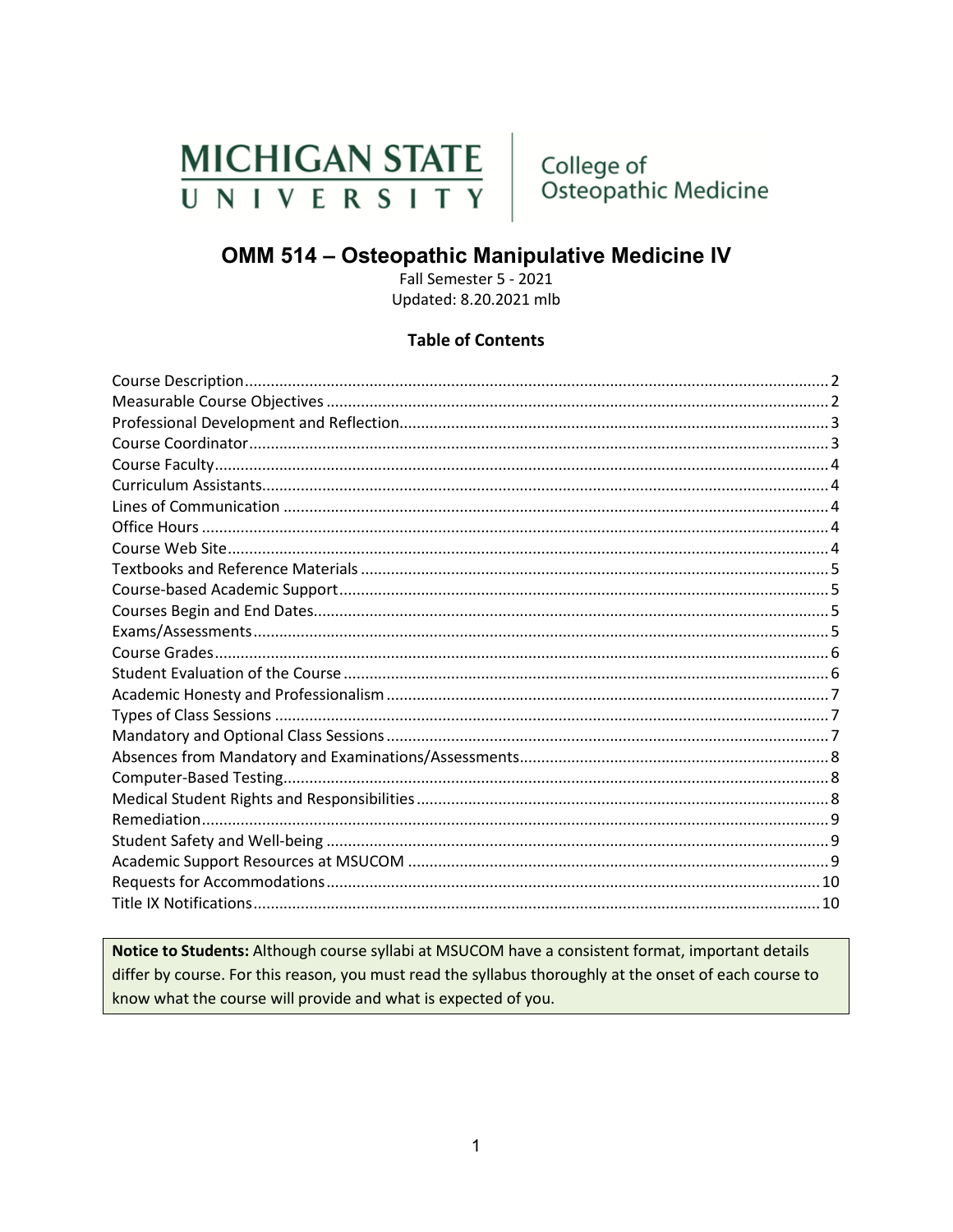## **Section 1 – Course Information**

#### <span id="page-1-0"></span>**Course Description**

Osteopathic Manipulative Medicine IV is a 1 credit hour course that provides students with the basic palpatory skills and clinical knowledge leading to osteopathic diagnosis and treatment.

#### <span id="page-1-1"></span>**Measurable Course Objectives**

The American Osteopathic Association has identified osteopathic core competencies (OCC) essential for practice as a future osteopathic physician [\(reference\)](https://www.aacom.org/docs/default-source/core-competencies/corecompetencyreport2012.pdf?sfvrsn=4). These are embedded throughout programmatic objectives and curriculum. The curricular structure also encourages proficiency in the Core Entrustrable Professional Activities (EPAs) for Entering Residency as defined by the Association of American Medical Colleges to help build toward that future phase of the journey toward medical practice [\(reference\)](https://store.aamc.org/downloadable/download/sample/sample_id/66/). By the end of this specific course, learners should be able to achieve the following objectives within each competency domain indicated

#### **Medical Knowledge**

- 1. Develop a fundamental knowledge base in osteopathic neuromusculoskeletal medicine as it applies to the synovial joints and neurocranium, to include: common conditions and their clinical presentations, differences between inpatient and outpatient care, related skills and procedures, urgent/emergent patient care scenarios, common approaches to clinical problem solving, formulating differential diagnoses, and/or current diagnostic and treatment/management guidelines. *(Clinical Science - Neuromusculoskeletal)*
- 2. Review anatomical and physiological structure and function to differentiate between normal and abnormal function of the synovial joints and neurocranium. *(Biomedical Science - Anatomy/Physiology, Pathology/Pathophysiology)*

#### **Osteopathic Principles, Practice, and OMM**

- 1. Apply osteopathic principles such as the osteopathic tenets and the values of holistic, personcentered care to an appropriate patient care plan for the synovial joints and neurocranium in a clinical setting or case discussion. *(OPP Principles/Integration)*
- 2. Apply knowledge and skills related to osteopathic manipulative treatment to an appropriate patient care plan for the synovial joints and neurocranium in a clinical setting or case discussion. *(OMM/OMT Principles/Integration)*
- 3. Participate in learning experiences in academic, clinical, and community settings that include observation and hands-on application of OMT as applied to the synovial joints and neurocranium as supervised by COM-credentialed physicians (DO or MD). *(OMM/OMT Observation/Application)*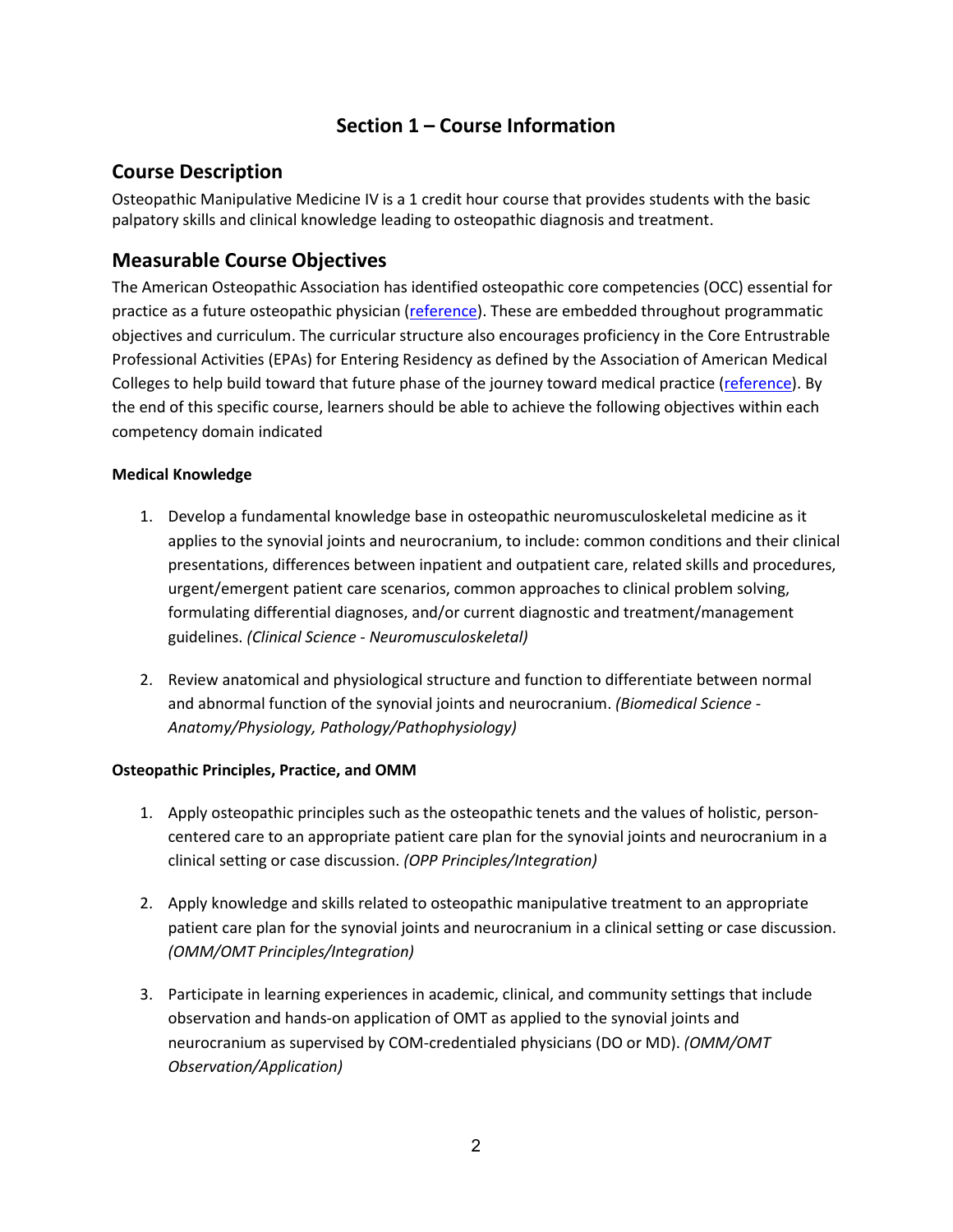#### **Patient Care and Procedural Skills**

1. Explore the application of patient care and procedural skills within the context of osteopathic manipulative medicine. *(Data Gathering - EPA 1, Differential Diagnosis - EPA 2, Patient Education/Consent - EPA 11, & Treatment/Management - EPA 4)*

#### <span id="page-2-0"></span>**Professional Development and Reflection Skills**

Additionally, the American Osteopathic Association indicates several other competencies on which professional development and reflection across time will foster effective medical practice. These include the ability to work collaboratively as part of an interprofessional team; the maintenance of an inquisitive and scientific approach to learning and medical practice; and the adoption of self-direction in lifelong learning and clinical decision-making. This course will contribute to the development of these longitudinal competencies or skills as indicated:

#### **Interprofessional Education for Collaborative Practice**

The Interprofessional Education Collaborative has identified the core competencies necessary for health care professionals to foster effective and collaborative patient care [\(reference\)](https://nebula.wsimg.com/2f68a39520b03336b41038c370497473?AccessKeyId=DC06780E69ED19E2B3A5&disposition=0&alloworigin=1). These include effective communication skills, fostering shared values and ethics for practice, knowledge of team roles and responsibilities, and ability to engage in teamwork and team-based practice. This course encourages interprofessional competency as follows:

#### **Scientific Method**

Knowledge of the scientific method in the medical domain includes topics such as ethical data collection, hypothesis testing, and conducting and/or evaluating the significance of clinical or translational research to inform evidence-based patient care. It can involve decision-making tools and procedures along with the ability to communicate with lay audiences to gain informed consent or explain research processes and findings. This course fosters scientific competency as follows:

#### **Self-Directed and Lifelong Learning**

Self-directed learning is a 4-step process that occurs within an encapsulated timeframe. The goal of selfdirected learning is to help foster self-direction in your lifelong learning and clinical decision-making. This course includes the steps of self-directed learning as follows:

- 1. **Self-Assessment of Learning Needs** To be described as applicable.
- 2. **Identification, Analysis, & Synthesis of Information** To be described as applicable.
- 3. **Appraisal of Information Source Credibility** To be described as applicable.
- 4. **Feedback on Information-Seeking Skills** To be described as applicable.

#### <span id="page-2-1"></span>**Course Coordinator**

Name: Mark Gugel, D.O. *Email: [gugel@msu.edu](mailto:gugel@msu.edu)*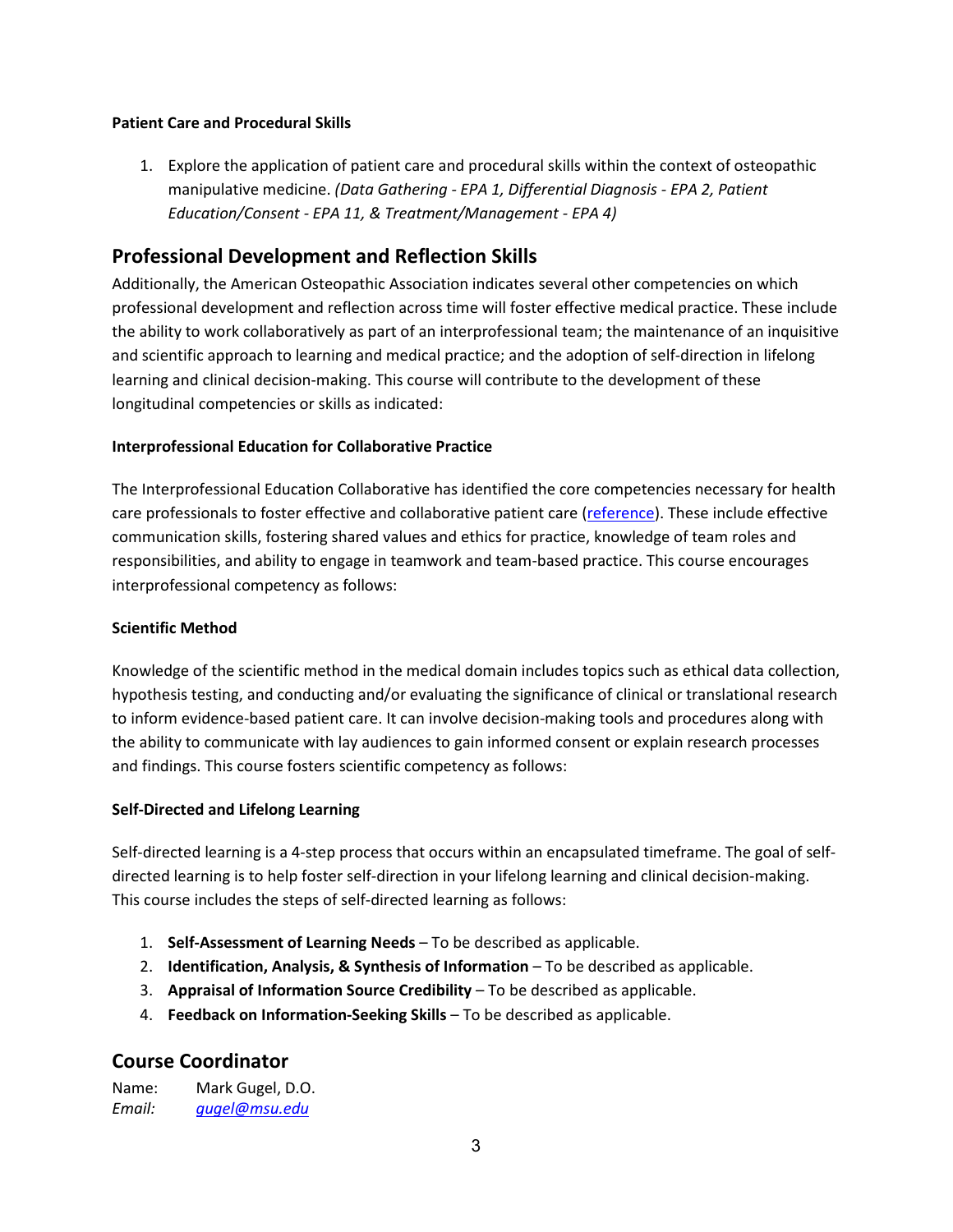#### <span id="page-3-0"></span>**Course Faculty**

| Name                     | Email            | Site                        |
|--------------------------|------------------|-----------------------------|
| Lori Dillard, D.O.       | Idillard@msu.edu | <b>MUC Site Coordinator</b> |
| Terri Steppe, D.O.       | steppe@msu.edu   | <b>DMC Site Coordinator</b> |
| Catherine Donahue, D.O.  | Donahu54@msu.edu | EL                          |
| Peter Blakemore, D.O.    | Blakemo5@msu.edu | EL                          |
| Chris Hannasch           | hannasc1@msu.edu | EL                          |
| J'Aime Lippert, D.O.     | boseljai@msu.edu | EL                          |
| Chris Pohlod, D.O.       | pohlodch@msu.edu | EL                          |
| David Hickling, D.O.     | Hicklin2@msu.edu | <b>DMC</b>                  |
| Barbara Zajdel, D.O.     | zajdel@msu.edu   | <b>DMC</b>                  |
| Christopher Czapp, D.O.  | czappchr@msu.edu | <b>MUC</b>                  |
| Teri Hammer, D.O.        | hammert@msu.edu  | <b>MUC</b>                  |
| Mark Beard, D.O.         | Beardma4@msu.edu | EL - Resident               |
| Benjamin Greene, D.O.    | Green816@msu.edu | EL - Resident               |
| Angelina Iafano, D.O.    | lafanoa1@msu.edu | EL - Resident               |
| Mick Juarez, D.O.        | Juarezm4@msu.edu | EL - Resident               |
| Tara Master-Hunter, M.D. | masterhu@msu.edu | EL - Resident               |

#### <span id="page-3-1"></span>**Curriculum Assistants**

| Site         | <b>Name</b>     | Email            | Phone        |
|--------------|-----------------|------------------|--------------|
| East Lansing | Michele Benton  | bentonmi@msu.edu | 517-353-9110 |
| <b>DMC</b>   | Smita Deb       | debsmita@msu.edu | 313-578-9628 |
| <b>MUC</b>   | Beata Rodriguez | rodri583@msu.edu | 586-263-6799 |

## <span id="page-3-2"></span>**Lines of Communication**

- For administrative aspects of the Course: contact the course coordinator.
- For content questions relating to a specific lecture or topic: contact the faculty presenter for that specific portion of the course or your SE MI on-site instructor.
- **F** For absences/missed exams (see excused absence information below)
- **Please set your notifications in D2L to immediate to receive posted News announcements. You may** choose to receive notifications by email or SMS.

## <span id="page-3-3"></span>**Office Hours**

Questions concerning may be discussed individually by making an appointment with the Course Coordinator, Mark Gugel via e-mail at [gugel@msu.edu.](mailto:gugel@msu.edu)

#### <span id="page-3-4"></span>**Course Web Site**

The URL for the Course website is: [https://d2l.msu.edu](https://d2l.msu.edu/)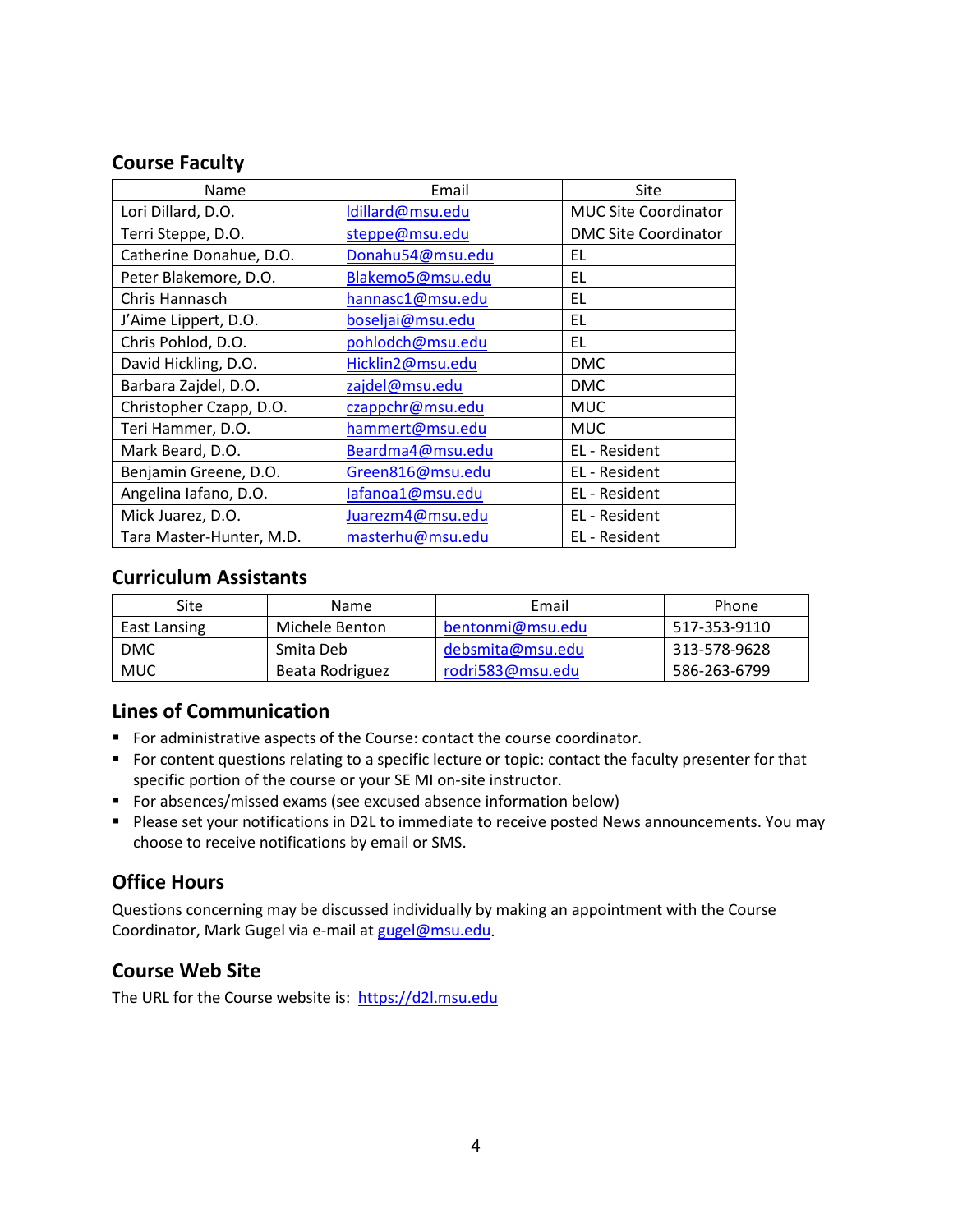## <span id="page-4-0"></span>**Textbooks and Reference Materials**

#### **Required**

Students may access the required OMM textbooks and many others at: <http://libguides.lib.msu.edu/medicalimages>

• Chila, Anthony G., 2011. *Foundations for Osteopathic Medicine 3*nd Edition, ISBN# 978-0-7817- 6671

**[http://ezproxy.msu.edu/login?url=http://meded.lwwhealthlibrary.com/book.aspx?bookid=7](http://ezproxy.msu.edu/login?url=http://meded.lwwhealthlibrary.com/book.aspx?bookid=757) [57](http://ezproxy.msu.edu/login?url=http://meded.lwwhealthlibrary.com/book.aspx?bookid=757)**

• DeStefano, Lisa, D.O. 2017. Greenman's Principles of Manual Medicine 5th Edition, ISBN# 978-1- 451193-90-9 **[http://ezproxy.msu.edu/login?url=http://meded.lwwhealthlibrary.com/book.aspx?bookid=1](http://ezproxy.msu.edu/login?url=http://meded.lwwhealthlibrary.com/book.aspx?bookid=1743) [743](http://ezproxy.msu.edu/login?url=http://meded.lwwhealthlibrary.com/book.aspx?bookid=1743)**

#### <span id="page-4-1"></span>**Course-based Academic Support**

The course faculty are here to facilitate your learning. Please feel free to contact the Course Coordinator with any personal issues you may have involving this course. Additional academic support resources can be accessed through MSUCOM Academic and Career Guidance and MSUCOM Personal Counseling.

## <span id="page-4-2"></span>**Courses Begin and End Dates**

OMM 514 begins on September 2, 2021 and ends on December 2, 2021. See addendum for detailed daily course schedule.

## <span id="page-4-3"></span>**Exams/Assessments**

The successful achievement of learning objectives will require knowledge and skills acquired in other portions of the overall MSUCOM educational program. Students will be expected to apply concepts and vocabulary learned in other courses to problem-solving for exams/assessments in this course.

To maintain security of assessments, you may NOT post questions on the discussion board regarding exam questions or quiz questions. Kindly email your questions to the course coordinator.

| <b>Assessments</b>      | <b>Projected Points</b> | <b>Material to be Covered</b>                                                                                              |
|-------------------------|-------------------------|----------------------------------------------------------------------------------------------------------------------------|
| <b>Weekly Quizzes</b>   | 40                      | <b>Weekly Reading Material</b>                                                                                             |
| <b>OMM SOAP Note</b>    | 6                       |                                                                                                                            |
| <b>Practical Exam 1</b> | 0                       | Course content from $9/2/21 -$<br>11/4/21<br>***No points awarded for<br>practical exam, it will be graded as<br>Pass/Fail |
| <b>Written Exam</b>     | 40                      | <b>Cumulative Exam</b>                                                                                                     |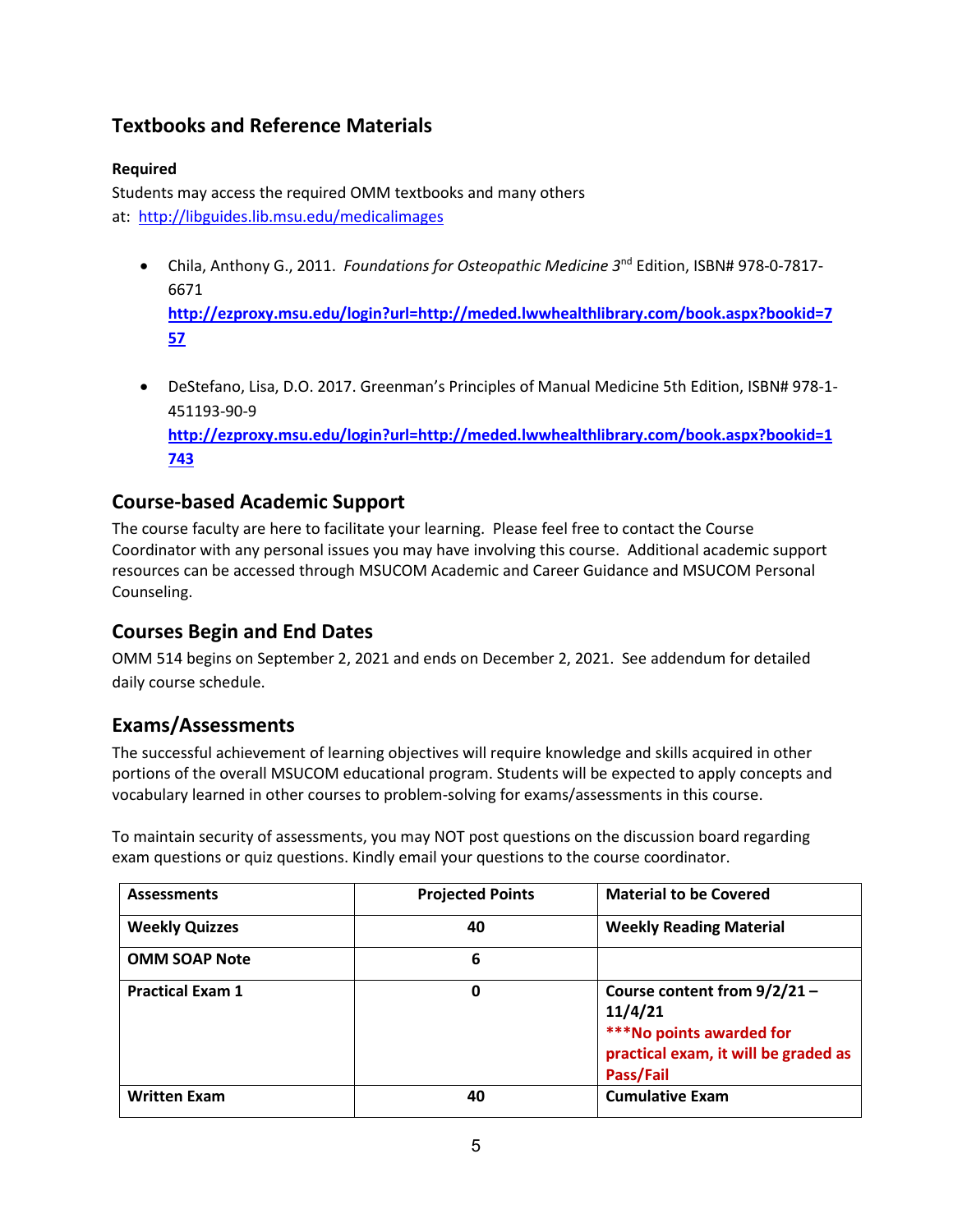#### <span id="page-5-0"></span>**Course Grades**

The course faculty determine the threshold for satisfactory performance in each preclerkship course. Your course grade will be determined by the following formula:

(SOAP Note) 5% of grade + (Quiz points) 20% of grade + (Written Exam) 75% of grade = final % score.

#### **AND**

#### Must pass the practical exam

- **P-Pass** means that credit is granted and that the student achieved a level of performance judged to be satisfactory by the instructor. To obtain a "P" grade for this course, a student must obtain an overall average of greater than or equal to 70% in the course and a Pass on the practical exam.
- **N-No Grade** means that no credit is granted and that the student did not achieve a level of performance judged to be satisfactory by the instructor.
	- **An "N" may be assigned to any student who:**
		- 1. Obtains less than 70% in the course,

**OR**

2. Fails to satisfactorily complete a required Corrective Action for a failed practical exam, or fails to meet the attendance requirements.

\* Failure of a practical exam will result in a corrective action process, which will occur during the semester. Failure of the corrective action process will result in a failure in the course.

- **Remediation**  If you receive an "N" grade and meet the criteria below, you will be eligible to attempt remediation:
	- o Earn a final percent score in the course of 60% or greater, and
	- $\circ$  Have satisfied any requirements necessary for 1 unexcused or 2 excused absences.

The remediation opportunity for this course will be by examination. Passing is 70%.

All remediation exams for semester FS21 are scheduled for January 5, 2022 and January 6, 2022. Refer to the remediation policy information provided in Section 2 of this syllabus for more information.

#### <span id="page-5-1"></span>**Student Evaluation of the Course**

We want your feedback on how to improve this course.

- **Informal Feedback: Feel free to approach the Course Coordinator, Katie Donahue, or any of the** other course faculty with your reactions and suggestions. Ad hoc Evaluations are available for immediate feedback on course sessions and faculty. Students can access the evaluation system at: [MSUCOM Pre-clerkship Evaluation System;](https://evalue.msu.edu/) on the "Home Page, see "Initiate Ad hoc Evaluations" under "Tasks".
- Formal Evaluation: In addition to the above, we ask every student in the class to complete formal on-line course evaluation upon conclusion of the course. Student feedback provides Course Coordinators with valuable information regarding their performance, the performance of their colleagues, and the quality of the course. The information gained from these evaluations is used to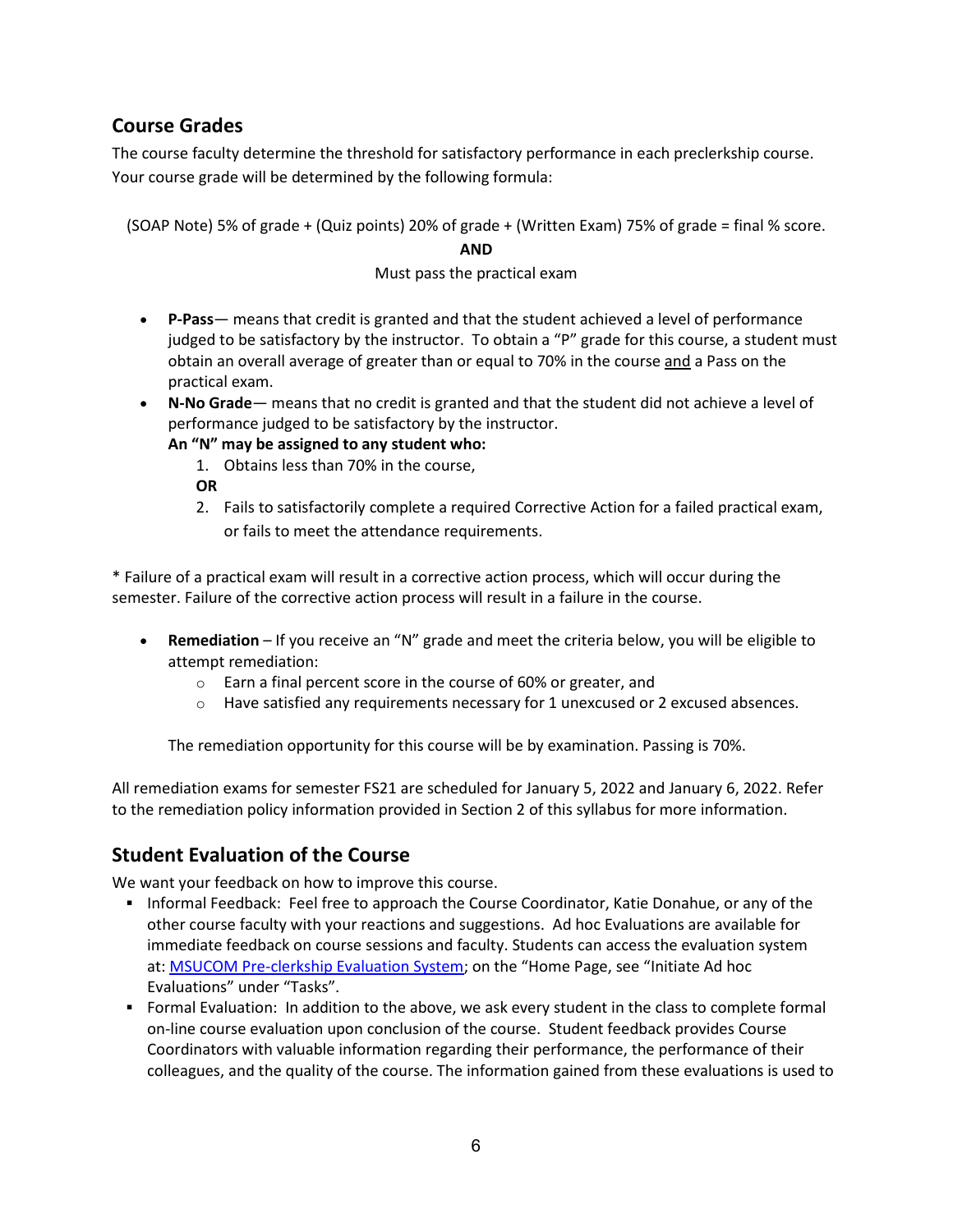continuously improve future offerings of this course. Students can access the evaluation system at: [MSUCOM Pre-clerkship Evaluation System.](https://evalue.msu.edu/)

#### **Section 2 – Policies**

Please refer to the Student Handbook at [https://com.msu.edu/current-students/student-handbook](https://com.msu.edu/current-students/student-handbook-course-catalog)[course-catalog](https://com.msu.edu/current-students/student-handbook-course-catalog) for these and other policies.

#### <span id="page-6-0"></span>**Academic Honesty and Professionalism**

Every student is responsible for their behavior and is expected to adhere to all MSU and MSUCOM policies of academic honesty and professionalism, as outlined in the MSUCOM Student Handbook and the MSU Medical Student Rights and Responsibilities. These documents may be found on the MSUCOM website. Additional guidance on academic integrity may be found on the MSU Ombudsperson's website at [https://ombud.msu.edu/sites/default/files/content/Academic-Integrity-at-MSU-updated-August-](https://ombud.msu.edu/sites/default/files/content/Academic-Integrity-at-MSU-updated-August-2017.pdf)[2017.pdf](https://ombud.msu.edu/sites/default/files/content/Academic-Integrity-at-MSU-updated-August-2017.pdf)

Incidents of academic dishonesty or professional misconduct will be addressed by the faculty, administration, or staff; such action may include, but is not limited to: giving a failing grade, referring a student for judicial review, directing the student to the Associate Dean of Medical Education, evaluation by the Committee on Student Evaluation, and other actions outlined in the Medical Student Rights and Responsibilities document.

#### <span id="page-6-1"></span>**Types of Class Sessions**

MSUCOM designates lectures and other class sessions by their delivery method. While additional terms may be used in a specific course, the following will provide general guidance to the type of session:

- Live or livestream lecture: broadcast at a designated time; intended to be viewed synchronously
- Online Lecture: recorded content, may be viewed asynchronously
- Webinar: more interactive session where student participation is expected
- Lab: may refer to on-site clinical skills training or online lab session; see details

#### **Changes to Course Schedule or Requirements**

Due to external circumstances, the course requirements published in the course syllabus and/or course schedule may be subject to change. Timely notification Communication regarding changes will be provided to enrolled students via the course D2L site and/or email. Any changes made will consider the MSU Code of Teaching Responsibility and the MSU Medical Students Rights and Responsibilities.

## <span id="page-6-2"></span>**Mandatory and Optional Class Sessions**

All lectures and other class sessions are considered to be integral to the course, and students are expected to attend, view, or participate in each session. Some sessions are designated as "mandatory" in that attendance at the session on the scheduled date and time is required. Depending on the course, a student may earn points for attending or participating in a mandatory session or may lose points for failing to attend or participate. Availability of make-up points for missed sessions is at the discretion of the course coordinator. Optional class sessions are offered by faculty to assist students in learning or reviewing course content.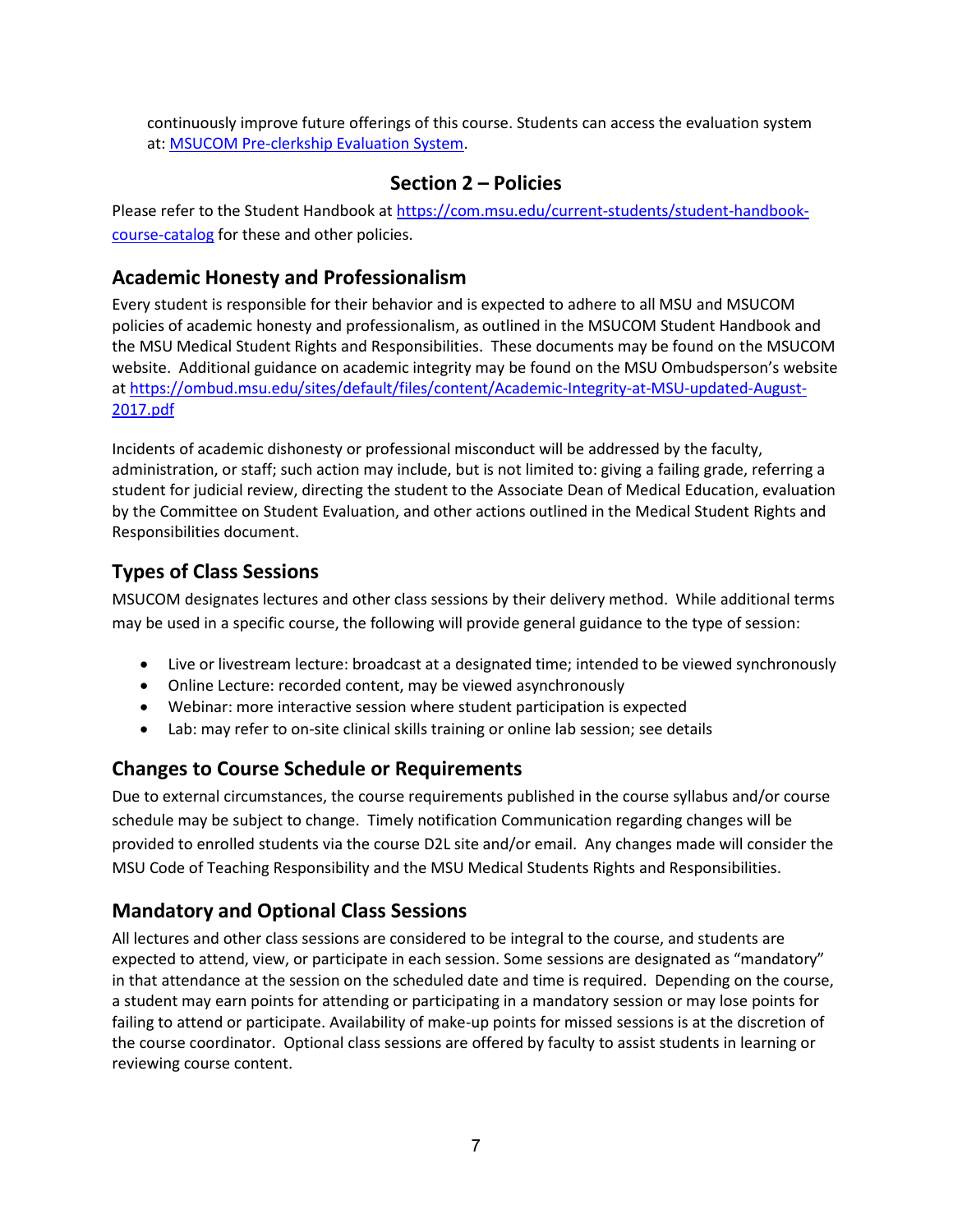## <span id="page-7-0"></span>**Absences from Mandatory and Examinations/Assessments**

It is the responsibility of the student to know which class sessions are deemed as mandatory and comply with the MSUCOM policy regarding absences from mandatory sessions and examinations. This policy may be found in the MSUCOM Student Handbook on the MSUCOM website. Requests for an excused absence must be submitted via the [student portal.](https://studentportal.com.msu.edu/)

#### **Specific Procedures for the OMM Laboratory**

If a student has one unexcused absence and/or 2 or more excused absences, he/she will be required to complete a make-up experience for the missed time. The form of make-up experience will be determined by the course coordinator and may be comprised of shadowing in the OMM Clinic, write a paper on a topic of the Course Coordinator's choosing, or other activity related to the material missed. Paper's should be double-spaced and have at least two references. The completed paper must be acceptable to the OMM Course Coordinator and must be submitted before the course end date. Failure to complete the make-up experience or more than 1 **unexcused** absence will result in the student receiving an "N" grade.

#### **Required Attire for OMM Laboratories**

Scrubs, sweatpants and shorts with elastic waistbands (no denim materials) are required attire for all Osteopathic Manipulative Medicine Laboratories. Also acceptable are tank tops, T-shirts, bathing suit tops, sports bras, and scrub tops. Button-down shirts and other street clothes are not allowed.

Students who do not follow these guidelines may be dismissed from lab and counted as an un-excused absence that day.

**Due to limited space in the OMM Labs, students must bring to class only those materials necessary for lab. Backpacks, large purses, etc., need to be stored in the lockers provided.**

#### <span id="page-7-1"></span>**Computer-Based Testing**

It is the responsibility of each student to know and comply with the MSUCOM policy on computer-based testing. This policy may be found in the MSUCOM Student Handbook on the MSUCOM website.

Administration of quizzes, examinations, and other assessments may be self-proctored, virtual proctored, or classroom proctored. Regardless of the proctoring method, you are expected to take the exam in a quiet, private setting. Just like in a proctored exam, you are not to access notes, textbooks, references, your phone, or other materials, and you are not to interact with fellow students or others. Remember that integrity is defined as what you do when no one is looking.

You are also expected to not record, photograph, take screen shots, make notes of, or otherwise attempt to make a copy of any exam item for any purpose, including your personal use. A student who is discovered to have cheated or breached exam security will be subject to formal disciplinary action, up to and including dismissal from MSUCOM.

If you have concerns or evidence of an exam security breach on this or any exam, you may report that to an MSUCOM administrator or through the online concern form.

#### <span id="page-7-2"></span>**Medical Student Rights and Responsibilities**

If problems arise between instructor and student, both should attempt to resolve them by informal,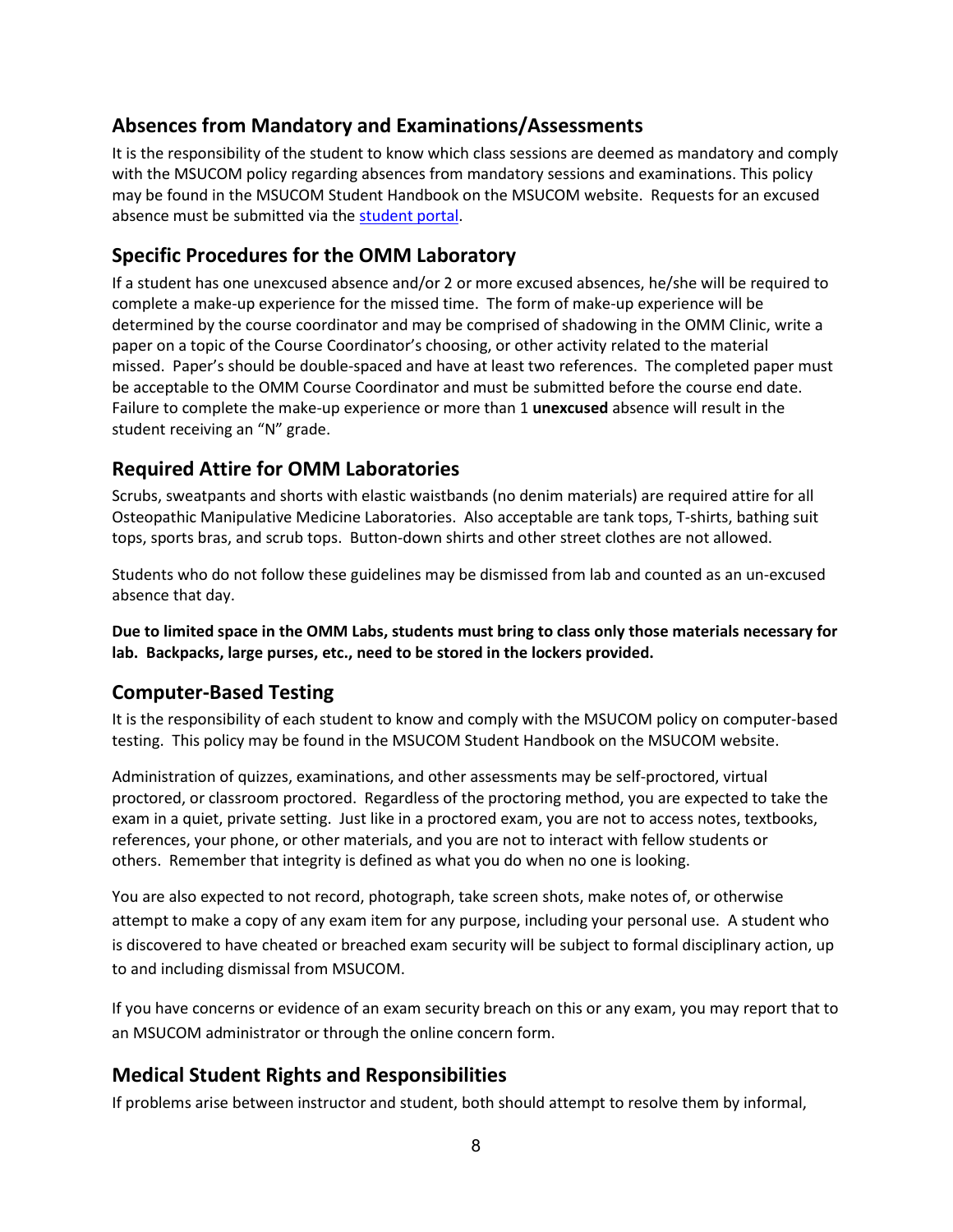direct discussions. If the problems remain unsolved, the Associate Dean for Medical Education and/or the MSU Ombudsperson may be consulted. The MSU Medical Student Rights and Responsibilities (MSRR) document defines processes for additional steps, including submission of a formal grievance. The MSSR may be found in the MSUCOM Student Handbook and online at splife.studentlife.msu.edu.

## **iClicker Reef/(iClicker Student) Policy**

It is your responsibility to know and comply with the iClicker Reef (iClicker Student) Policy. This policy may be found in the MSUCOM Student Handbook. If you forget your device or if it does not work, for whatever reason, no make-up experiences will be provided, and no points will be given.

If iClicker Reef/Iclicker Student is used to take attendance for an on-campus event, you will be expected to arrive to the physical location on time and to stay for the duration of the assigned activity. If iClicker Polling is used to take attendance for an online event, you will be expected to start the session at the scheduled time and participate for the duration of the assigned activity.

As a matter of professionalism, please note that under no circumstances should you provide access to your iClicker Reef/Student account to another student by sharing your device and/or account login, nor should you accept another student's device or login credentials to access iClicker Polling on their behalf. Answering questions or checking in for attendance on behalf of another student by using their device or account is considered to be academic dishonesty and may result in disciplinary action up to and including dismissal from the college.

#### <span id="page-8-0"></span>**Remediation**

The MSUCOM Policy for Retention, Promotion and Graduation requires successful completion of each required course to progress in the curriculum. If you receive an "N" grade in a course, that grade will be recorded on your official transcript; you must meet the course requirement by successfully remediating or repeating the course.

Eligibility to attempt remediation of the course is determined by criteria described in the "Course Grades" section of the syllabus. If you are not eligible to attempt remediation, or if you fail the remediation, you must retake the course, provided you are eligible to continue in the program as determined by the Committee on Student Evaluation.

## <span id="page-8-1"></span>**Student Safety and Well-being**

The MSUCOM website and Student Handbook provide information on student safety, campus security, access to medical care and counseling services, and to policies on injuries and exposures. If you have an injury or acute illness on campus, an incident report should be completed. The form is available on the MSUCOM intranet or from Academic Programs.

#### <span id="page-8-2"></span>**Academic Support Resources at MSUCOM**

As a way to acclimate you to the curriculum at MSUCOM, we have created a program called On Target: <https://michiganstate.sharepoint.com/sites/OnTargetforAcademicSuccess>

On this site you will find semester roadmaps which gives a general overview of each semester, tools needed to be successful in the curriculum and targeted resources for your unique learning situation. In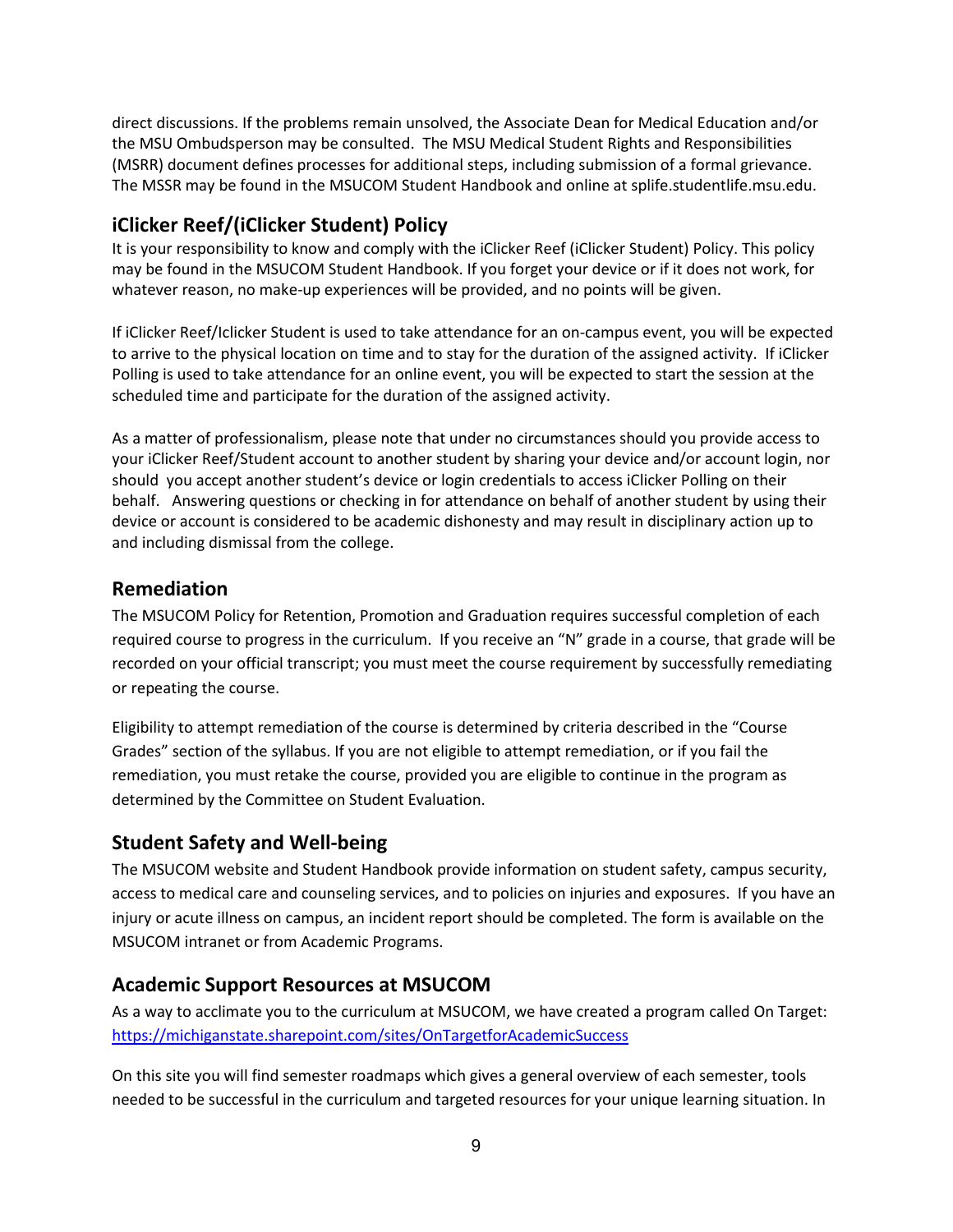each semester's road map, you will also find course expectations, tips for success, potential trouble spots, longitudinal course integration, and specific course study guides.

### <span id="page-9-0"></span>**Requests for Accommodations**

Michigan State University is committed to providing equal opportunity for participation in all programs, services and activities. Requests for accommodations by persons with disabilities may be made by contacting the Resource Center for Persons with Disabilities (RCPD) at 517-884-7273 or online at rcpd.msu.edu. Once eligibility for an accommodation has been determined, you may be issued a Verified Individualized Services and Accommodation (VISA) form. Each VISA includes an expiration date; to request an accommodation, you must have an active VISA. You may work with RCPD to renew a VISA.

During the preclerkship curriculum, the college will help to coordinate accommodations for additional testing time. Provide your VISA to Nancy Thoma, [thoman@msu.edu,](mailto:thoman@msu.edu) A333 East Fee Hall at the start of the term and/or at least two weeks prior to the assessment event (test, project, labs, etc.). Requests for accommodations received with less notice will be honored whenever possible. You may choose whether or not you wish to use accommodations for a particular event. For other accommodations, you may also review your VISA with the course coordinator and curriculum assistant assigned to that course.

## <span id="page-9-1"></span>**Title IX Notifications**

Michigan State University is committed to fostering a culture of caring and respect that is free of relationship violence and sexual misconduct, and to ensuring that all affected individuals have access to services. For information on reporting options, confidential advocacy and support resources, university policies and procedures, or how to make a difference on campus, visit the Title IX website at titleix.msu.edu.

Limits to confidentiality. Essays, journals, and other materials submitted for this class are generally considered confidential pursuant to the University's student record policies. However, you should be aware that University employees, including instructors, may not be able to maintain confidentiality when it conflicts with their responsibility to report certain issues to protect the health and safety of MSU community members and others. Instructors must report the following information to other University offices (including the Department of Police and Public Safety):

- Suspected child abuse/neglect, even if this maltreatment happened when you were a child;
- Allegations of sexual assault, relationship violence, stalking, or sexual harassment; and
- Credible threats of harm to oneself or to others.

These reports may trigger contact from a campus official who will want to talk with you about the incident that you have shared. In almost all cases, it will be your decision whether you wish to speak with that individual. If you would like to talk about these events in a more confidential setting, you are encouraged to make an appointment with the MSU Counseling and Psychiatric Services.